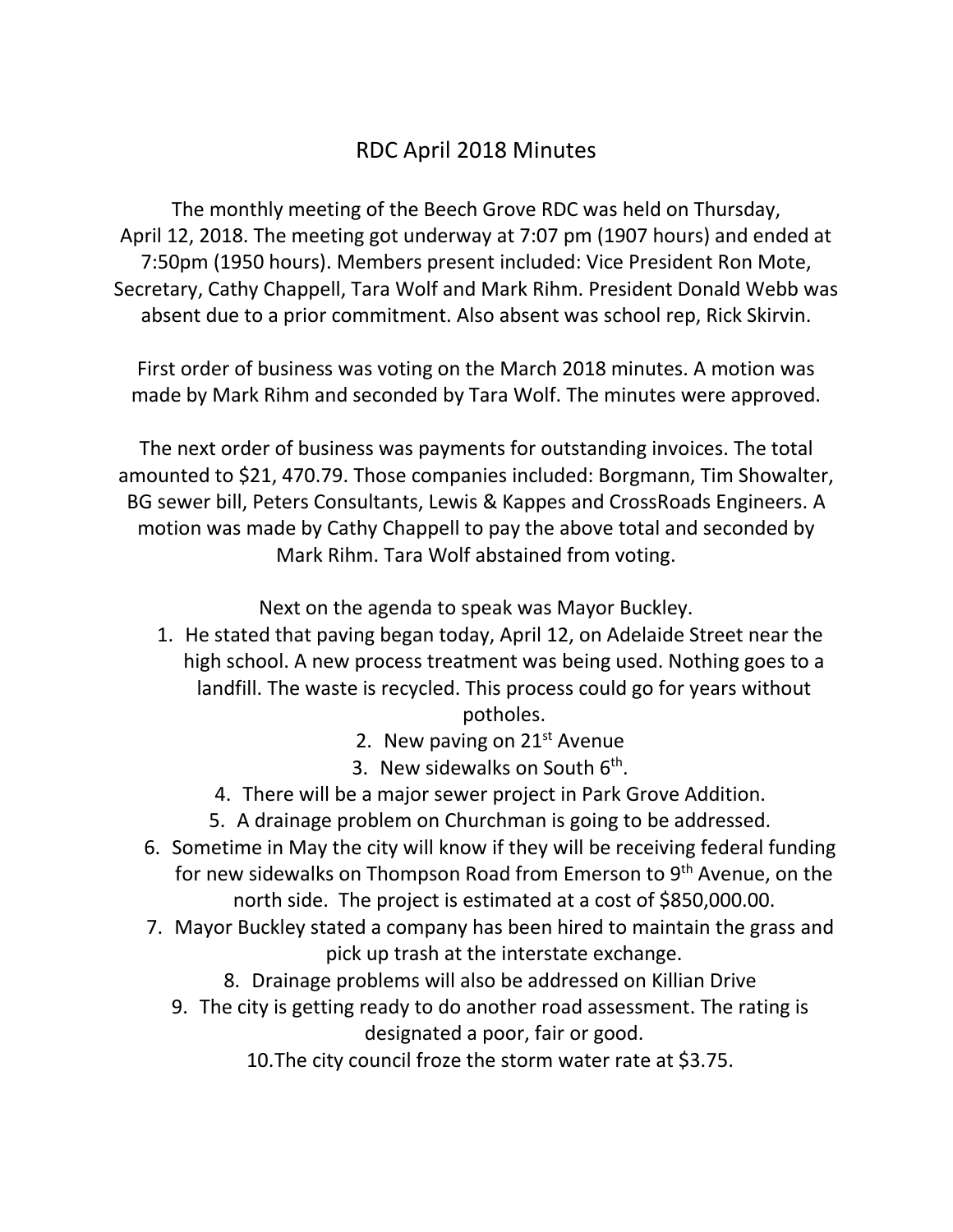11.Franciscan Health reports by the end of June 2018, demolition will be completed on the former hospital on Albany Street.

Vice president Ron Mote asked the Mayor his opinion of the pothole problem in Beech Grove. The mayor replied that any road that starts in Indianapolis, continues through Beech Grove, and then picks up again in Indianapolis is considered a thoroughfare, and is to be maintained by the city of Indianapolis. Beech Grove has only had 36 complaints of potholes. He believes the repairs have been done quickly and efficiently.

Cathy Chappell mentioned the RDC has not voted to pay for half the Borgmann fee for maintaining the landscaping. However, the commission voted to pay the first \$1100.00 and table a final vote until the April meeting.

The funding for Elm Street was not approved.

Secretary, Cathy Chappell asked the mayor if there was any news regarding Next Stop Beech Grove. They will be presenting information at the May 7 City Council meeting. He stated in the beginning, 12 businesses signed up to participate and the number is now at 20.

Cathy Chappell asked Mayor Buckley if he would elaborate on the definition of public nuisance. The purpose was simply to go out and clean up the city. There are two types of nuisances: public and environmental. Environmental included abandoned cars, tall grass and weeds, trash, etc. Compliance does a plain sight inspection. The property owner is notified and given a set amount of time to fix the issues. If the property owner does not comply the first fine is \$100.00, the second fine is \$250.00 and the third is \$2500.00. A judge has to agree the owner is not doing what they were ordered to do and in addition to the fine, the property owner has to pay court costs. Following the fines, compliance can go back every single day and fine the homeowner. This is if the home owner does not take care of the problems.

A public nuisance can amount to too many runs by the police to the same location. Five public nuisances had been issued the previous week. If the fire department has to go back a second time and administer Narcan, the owner can